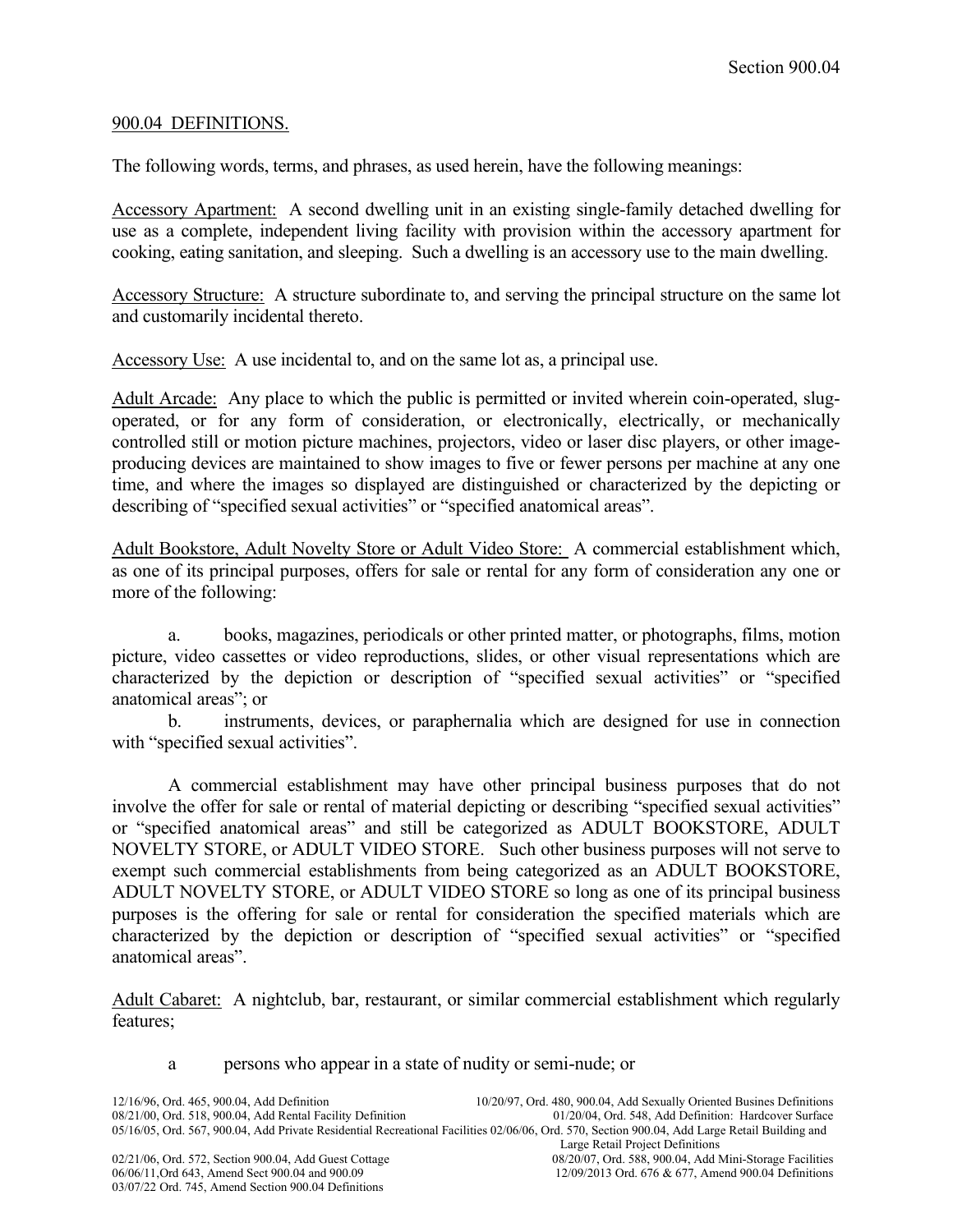b. live performances which are characterized by the exposure of "specified anatomical areas" or by "specified sexual activities"; or

c. films, motion pictures, video cassettes, slides or other photographic reproductions which are characterized by the depiction or description of "specified sexual activities" or "specified anatomical areas"; and has a sign visible from the public right of way which advertises the availability of this adult type of photographic reproductions; or

Adult Motel: A hotel, motel or similar commercial establishment which:

a. offers accommodations to the public for any form of consideration; provides patrons with closed-circuit television transmissions, films, motion pictures, video cassettes, slides, or other photographic reproductions which are characterized by the depiction or description of "specified sexual activities" or "specified anatomical areas"; and has a sign visible from the public right of way which advertises the availability of this adult type of photographic reproductions; or

b. offers a sleeping room for rent for a period of time that is less than ten (10) hours; or

c. allows a tenant or occupant of a sleeping room to sub-rent the room for a period of time that is less than ten (10) hours.

Adult Day Care Facility: Care facilities as licensed by the State of Minnesota.

Adult Motion Picture Theater: A commercial establishment where, for any form of consideration, films, motion pictures, video cassettes, slides, or similar photographic reproductions are regularly shown which are characterized by the depiction or description of "specified sexual activities" or "specified anatomical areas".

Adult Theater: A theater, concert hall, auditorium, or similar commercial establishment which regularly features persons who appear in a state of nudity or semi-nude, or live performances which are characterized by the exposure of "specified anatomical areas" or by "specified sexual activities".

Alley: A public right-of-way permanently reserved as a secondary means of access to abutting property.

Animal, Food: Fish, fowl, cattle, swine, sheep and other raised for purposes of food consumption.

Animal, Fur: Animals raised for their pelt.

Animal, Pleasure: Dogs, cats, horses, birds.

Animal Unit: The following animals constitute one animal unit equivalency: one cow or steer, one horse, donkey or burro, three sheep, three hogs or 100 fowl.

Antenna: Equipment used for transmitting or receiving tele-communication, television or radio signals which is located on the exterior of, or outside of, any building or structure.

03/07/22 Ord. 745, Amend Section 900.04 Definitions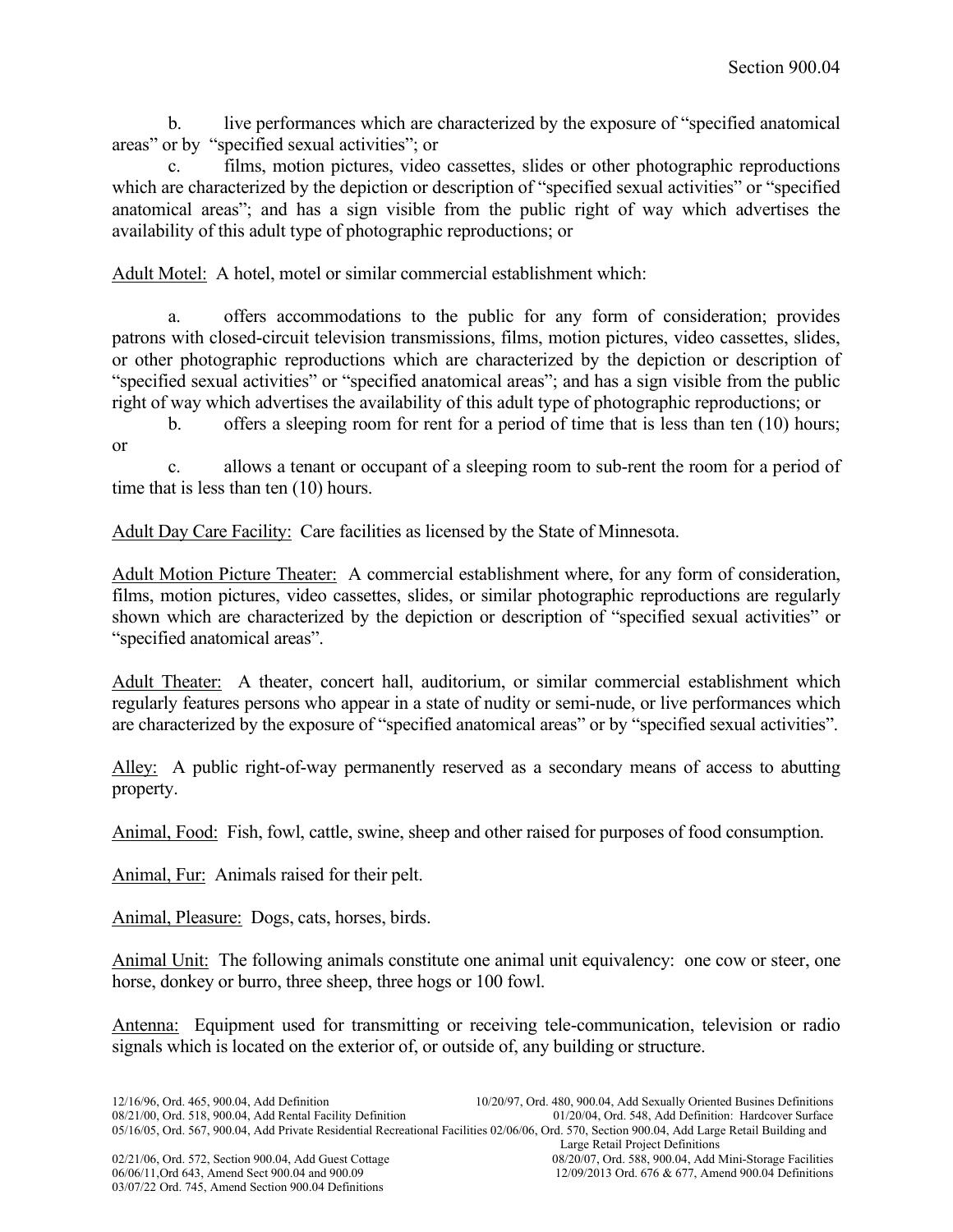Apartment: A room with full housekeeping facilities which is rented on a monthly basis.

Arterial Street: Interregional roads conveying traffic between towns and other urban areas as defined in the Comprehensive Plan.

Basement: A portion of a building located partly underground. A basement shall be counted as a story if it has 1/2 or more of its height above the highest level of the adjoining ground and/or if it is intended to be used for dwelling or business purposes.

Bed and Breakfast: An owner occupied single-family dwelling where lodging in up to four guest rooms and breakfast are provided to the traveling public by the resident owner for compensation.

Boarding House: A building other than a motel or hotel where, for compensation for definite periods of time, meals or lodgings are provided.

Boulevard: That portion of a street right-of-way between the curb or curb line and the property line.

Block: An area of land within a subdivision that is entirely bounded by streets or a combination of street, exterior boundary lines of the subdivision and/or bodies of water.

Building: Any structure having a roof which may provide shelter or enclosure of persons, animals or chattel.

Building Height: The vertical distance from the average elevation of the adjoining ground level to the top of the highest point of the structure.

Building Line: That line measured across the width of the lot at the point where the main structure is placed in accordance with setback provisions.

Business: Any occupation, employment or enterprise wherein merchandise is exhibited or sold, or which occupies time, attention, labor, and materials, or where services are offered for compensation.

Canopy: A roof-like structure projecting over the entrance to a building.

Cemetery: Land used or intended to be used for the burial of the dead and dedicated for cemetery purposes, including columbariums, crematories, mausoleums, and mortuaries when operated in conjunction with and within the boundaries of such cemetery.

Church: A building, together with its accessory buildings and uses, where persons regularly assemble for religious worship and which building, together with its accessory buildings and uses, is maintained and controlled by a religious body organized to sustain public worship.

Clear Cutting: The removal of an entire stand of trees.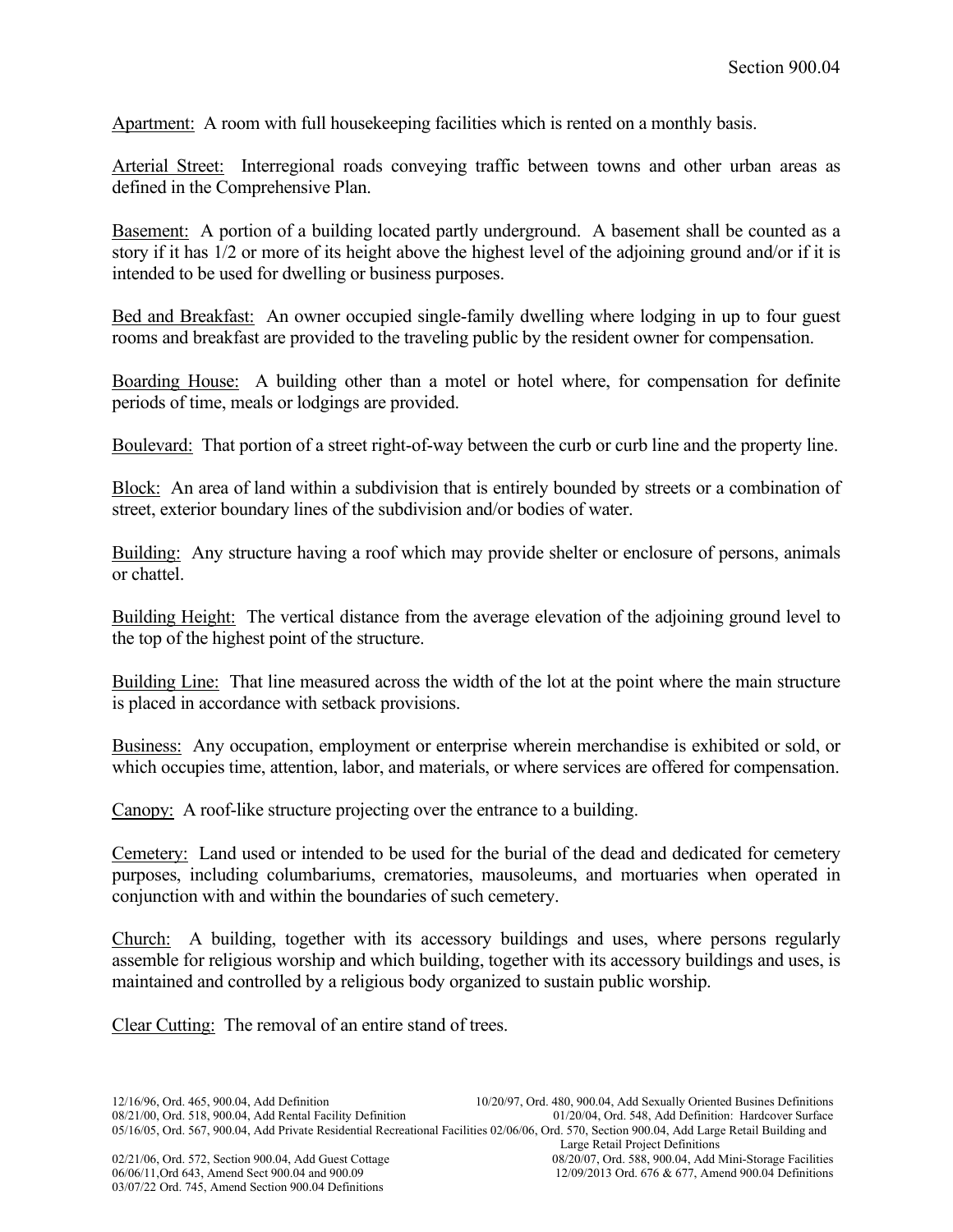Club: A non-profit association of persons who are bonafide members paying annual dues; use of premises being restricted to members and their guests.

Collector Street: A street whose function is to channel traffic from local streets to major arterial roads. These streets are identified in the City's Comprehensive Plan.

Commercial Recreational Facilities: Uses including, but not limited, to the following: Miniature golf, driving ranges, waterslides, amusement centers.

Commercial Telecommunication Antenna - An antenna used for the commercial purpose of sending and receiving electromagnetic signals in the ordinary course of commerce.

Comprehensive Plan: A compilation of policy statements, goals, standards and maps for guiding the physical, social and economic development, both private and public, of the City and its environs.

Conditional Use: Those occupations, vocations, skills, arts, businesses, professions, or uses specifically designated in each Zoning Use District, which for the respective conduct or performance in such designated use districts may require reasonable, but special, peculiar, unusual or extraordinary limitations, facilities, plans, structures, thoroughfares, conditions, modification or regulations in such use district for the promotion or preservation of the general public welfare, health, convenience, or safety therein and in the County, and therefore may be permitted in such use district only by a Conditional Use Permit (CUP).

Contractor's Yard: A building and/or lot specifically used for the storing of construction vehicles, equipment and other related apparatus.

Cul-De-Sac: A local street, one end of which is closed and consists of a circular turn around.

Dairy Farming: The process of maintaining a herd for the principal purpose of producing milk, plus horticultural activities.

Day Care Nursery: A building or structure where care, protection and supervision of children are provided for a fee as licensed by the State of Minnesota and in accordance with the Zoning Ordinance.

Deck: A structure which is either free standing or attached to a principal or accessory building, constructed at grade or above grade, intended or designed for use as outdoor living space and unenclosed by solid or non-solid walls or a roof.

District: Refers to a specific zoning district as described in the Zoning Ordinance.

Dump Truck: A truck that: i) unloads contents by tilting the truck bed backwards or sideways; and ii) exceeds seven feet, six inches (7'6") in height at its highest point (with the truck bed lowered).

Dwelling: A room or group of rooms providing complete living facilities for one household.

03/07/22 Ord. 745, Amend Section 900.04 Definitions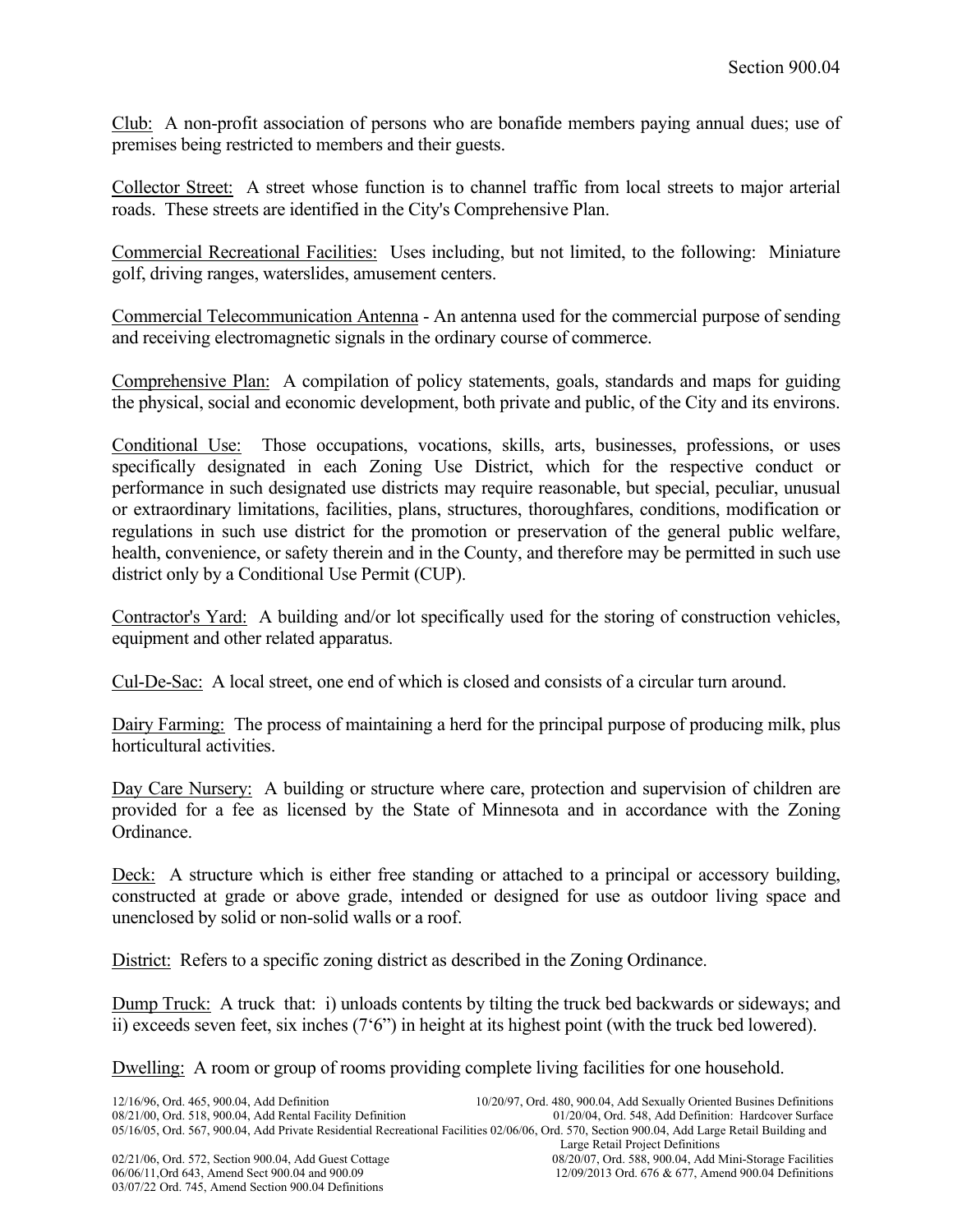Dwelling, Single-Family: On e dwelling unit having open space on all four sides.

Dwelling, Two-Family: A building having two dwelling units.

Dwelling, Multiple Family: A building having three or more dwelling units.

Dwelling, Townhouse: A dwelling unit attached to other dwelling units by common walls, side by side, extending from the foundation to the roof and without any portion of one dwelling unit located above any portion of another dwelling unit, and with each dwelling unit having a separate entrance from outside the building.

Easement: Authorization by a property owner for the use by another, and for a specified purpose, of any designated part of his property.

Engineer: The professional engineer engaged by the City Council.

Erosion: The wearing away of land surface by the action of manmade and natural elements.

Escort. A person who, for consideration, agrees or offers to act as a companion, guide, or date for another person, or who agrees or offers to privately model lingerie or to privately perform a striptease for another person.

Escort Agency. A person or business association who furnishes, offers to furnish, or advertises to furnish escorts as one of its primary business purposes for a fee, tip, or other consideration.

Extended Care Facility: Facilities where health care services can be administered and/or delivered on an on-call basis.

Family: An individual, or two or more persons each related by blood, marriage, or adoption living together as a single housekeeping unit, or a group of not more than 4 persons not so related maintaining a common household.

Feed Lot: Any tract of land, or structure, pen, or corral, wherein cattle, horses, sheep, goats and swine are maintained in close quarters for the purpose of fattening such livestock for final shipment to market.

Fence: A lineal structure including walls, hedges, or similar barriers used to prevent access by persons or animals or prevent visual or sound transference.

Final Plat: The final map and/or plan and/or record of a subdivision and any accompanying material presented to the City Council for approval and which, if approved, will be duly filed with the County Register of Deeds.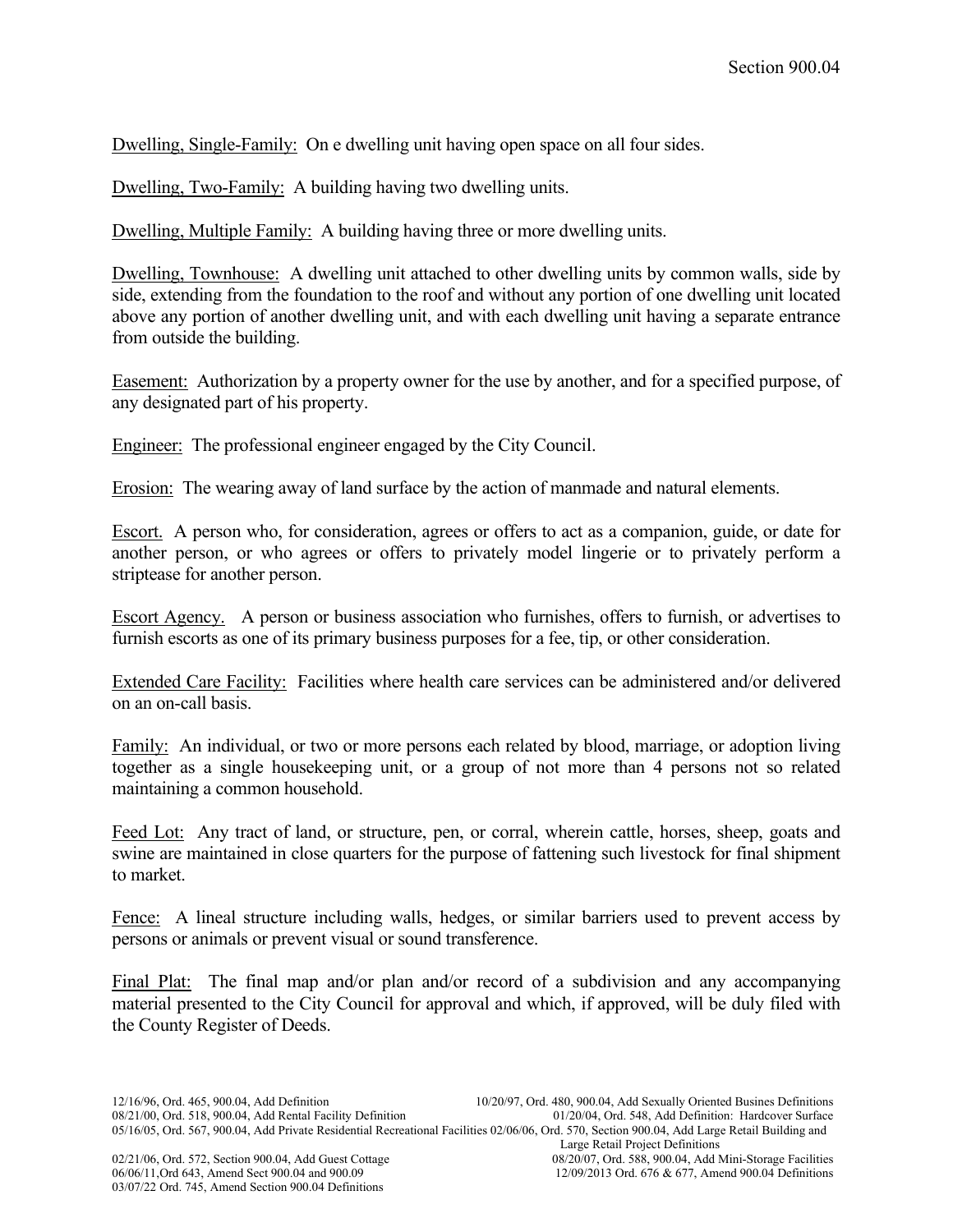Floor Area: The sum of the gross horizontal areas of the several floors of the building measured from the exterior faces of the exterior walls, or from the center line of walls separating two buildings and shall include basement floor area except for porches, balconies, breezeways, and attic areas having head room of less than 7 1/2 feet.

Floor Area Ratio: Determined by dividing the gross floor area of all buildings on a lot by the area of that lot.

Funeral Home: A business establishment where the bodies of the dead are prepared for burial or cremation and where funeral services can be held.

Garage: A building for the private use of the owner or occupant of a principal building situated on the same lot of the principal building for the storage of motor vehicles with no facilities for mechanical service or repair of a commercial or public nature.

Garage Sale: A sale of used or unwanted possessions, as household articles, often held in the garage of a house.

Gazebo: An independent, open, roofed structure from which one can gaze at the surrounding scenery.

General Farming: The process of planting and harvesting a horticultural crop as the principal use of the land plus the keeping of livestock.

Golf Course: A tract of land, including a clubhouse, for playing golf, with tees, greens, fairways, hazards, etc.

Governing Body: The City Council.

Guest Cottages: A building solely used for one or more of the following purposes: scrap booking, stamping, greeting card making, quilting, beading, hosting a book club, hosting a wedding or hosting a baby shower. Such a building may include lodging for persons then using the building for a permitted use. No part of such a building, however, shall be used by its owner or operator as a dwelling.

Hardcover Surface: Any structure or material that substantially reduces or prevents the infiltration of storm water into the ground including, but not limited to, buildings, other structures, and driveways and parking areas surface with any type of pavement or gravel.

Hardship: (Associated with variances) The property in question cannot be put to a reasonable use under the conditions allowed by the official controls; the plight of the landowner is due to circumstances unique in his property, not created by the landowner; and the variance, if granted, will not alter the essential character of the locality. Economic considerations alone shall not constitute a hardship if a reasonable use for the property exists under terms of the official controls.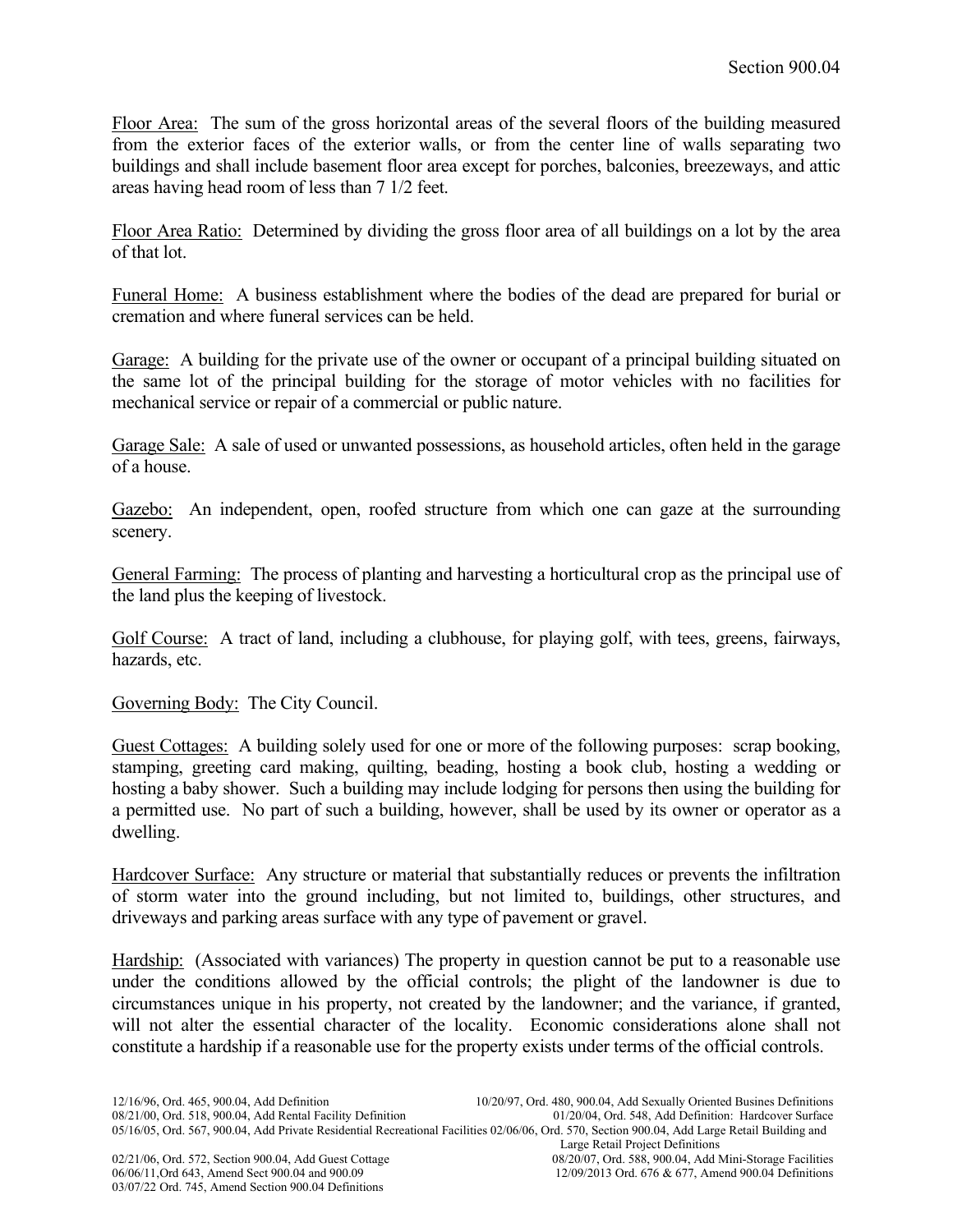Home Occupation: Any occupation or profession carried on by a member of the immediate family residing on the premises in connection with which there is no sign, other display, or other condition permitted that will indicate from the exterior that the building is being utilized in whole or in part for any purpose other than that of a dwelling. There shall be no commodities sold upon the premises and no person employed therein other than a member of the immediate family residing on the premises or domestic servants; and no mechanical or electrical equipment shall be used except such as is normally used for purely domestic or professional purposes. No accessory building shall be used for such home occupation, and entrance to the home occupation shall be gained from within the structure.

Hotel: A facility offering transient lodging accommodations on a daily rate to the general public and providing additional services, such as restaurants, meeting rooms, and recreational facilities.

Incineration: A burning process which converts combustible materials into non-combustible residue or ash.

Industry: An enterprise which involves the production, processing, or storage of materials, goods, or products.

Interim Use: A use, allowed on an interim or temporary basis, consistent with the zoning ordinance. An interim use shall have a known termination date.

Kennel, Commercial: Any place where a person, firm, or corporation accepts animals from the general public and where such animals are kept for the purposes of selling, boarding, breeding, training, treating or grooming.

Kennel, Private: Any place where more than two animals over four months of age are kept or harbored, such animals being owned by the owner or lessee of the premises wherein or whereupon the animals are kept or harbored.

Kennel License: No person, firm, or corporation shall maintain in this City a private or commercial kennel without securing a license therefor from the City Council, and the fee being as set forth in the schedule of fees.

Kennel License, Renewal of: Kennel licenses shall expire on the 31st day of December next following their issuance. Upon application for renewal of a kennel license, an authorized City employee shall inspect the kennel of the applicant. Said employee shall submit to the City Clerk either an affirmative certification that said kennel is maintained in a neat, orderly, and safe condition or a negative certification that said kennel is not so maintained. The City Clerk may issue a renewal kennel license provided that:

a. The aforementioned certificate is affirmative; and

b. No complaints have been received by the City.

c. In all other cases, the kennel license shall be renewed only upon City Council approval.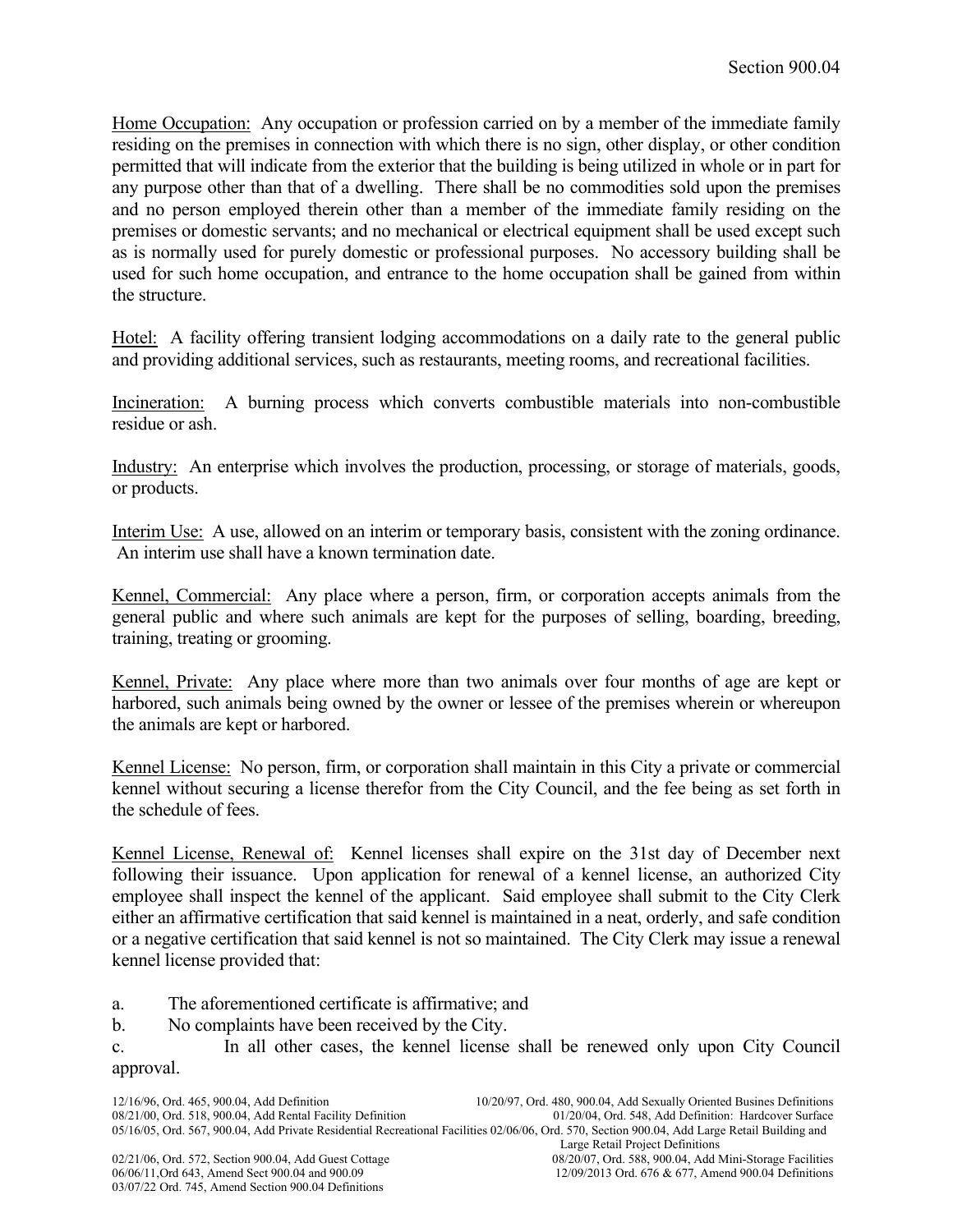Landscaping: Plantings such as trees, grass, bushes and shrubs.

Large Retail Building: A building exceeding 50,000 square feet of gross building floor area where the primary use of the building floor area is devoted to the sale or rental of merchandise to the general public, including, but not limited to, department stores, discount stores, supermarkets, superstores and wholesale clubs.

Large Retail Project: A large retail building and any associated storage areas, parking lots, driveways, sidewalks and any other associated development features.

Licensed Engineer: A person licensed as a professional engineer by the State of Minnesota.

Livestock: Domestic animals kept for use on a farm and raised for sale and profit.

Local Street: A roadway allowing access to abutting land, serving local traffic only.

Lodge: See club.

Lot: A parcel, piece, or portion of land designated by metes and bounds, registered land survey, auditor's plat, or other means and separated from other parcels or portions by said description for the purpose of sale, lease, or separation thereof, abutting a public street.

Lot Area: The area of a lot on a horizontal distance between the front lot line and the rear lot line.

Lot Depth: The mean horizontal distance between the front lot line and the rear lot line.

Lot of Record: A lot whose existence, location, and dimensions have been legally recorded or registered in a deed or on a plat.

Lot Width: The horizontal distance between side lot lines, measured at the required front setback line.

Lot, Corner: A lot abutting on and at the intersection of two or more streets.

Lot, Flag: A lot with access provided to the bulk of the lot by means of a narrow corridor. Flag lots will be allowed only as a way to preserve natural site features of a plat or to enhance the safety of a lot from traffic whose entrance would otherwise be directly onto a collector or arterial street.

Lot, Interior: A lot other than a corner lot, including through lots.

Lot, Through: A lot having its front and rear yards each abutting on a street.

Lot Line: A line dividing one lot from another lot or from a street or alley.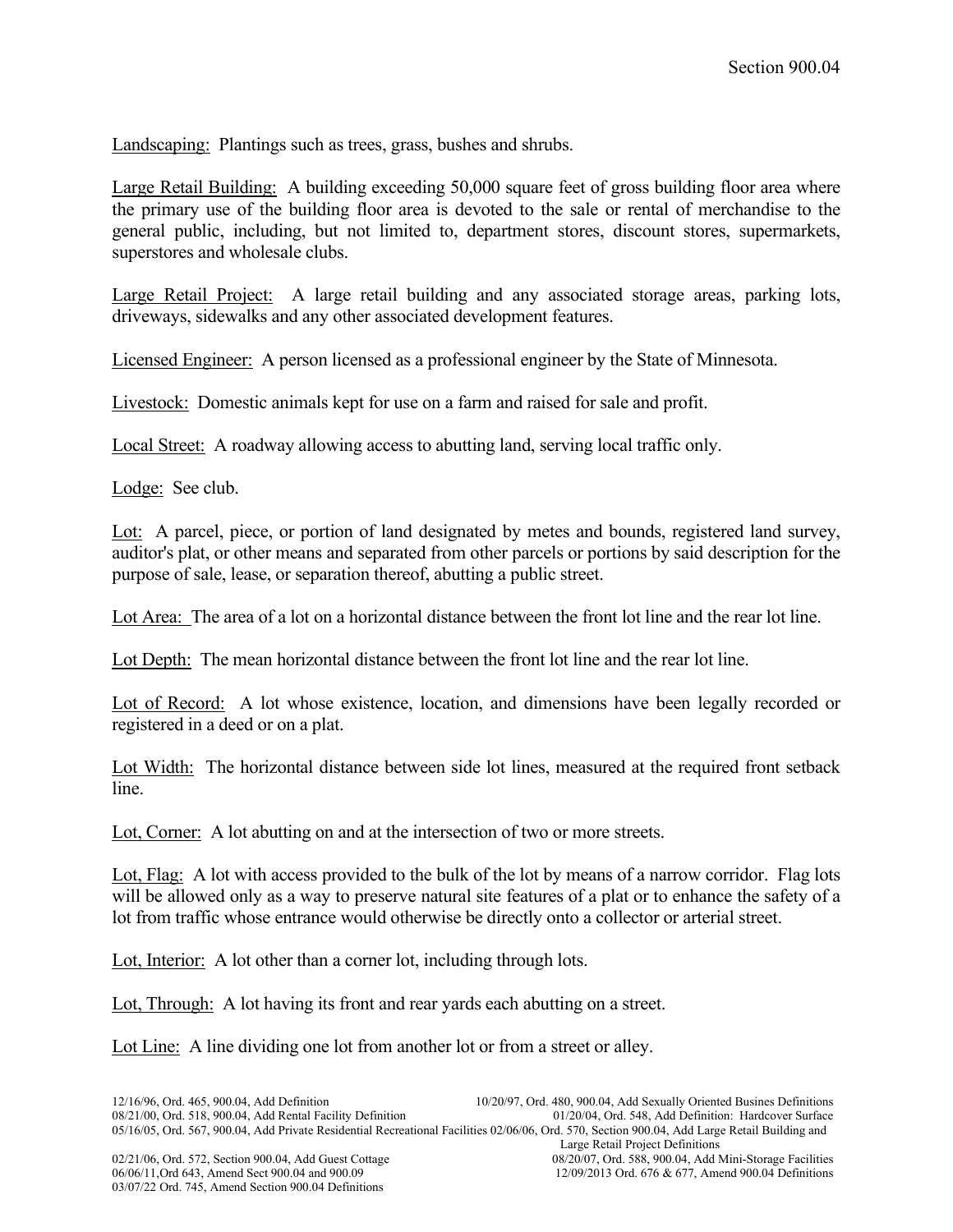Lot Line, Front: That boundary of a lot which abuts an existing or dedicated public street, and in the case of a corner lot it shall be the shortest dimension on a public street.

Lot Line, Interior: Any boundary of a lot which does not abut a public right-of-way.

Lot Line, Rear: That boundary of a lot which is opposite the front lot line. If the rear lot line is less than 10 feet in length or if the lot forms a point at the rear, the rear lot line shall be a line 10 feet in length within the lot, parallel to the front lot line.

Lot Line, Side: Any boundary of a lot which is not a front lot line or a rear lot line.

Marina: An inland or offshore area for concentrated mooring of five or more watercraft, wherein facilities are provided for any or all of the following ancillary services: Boat storage, fueling, launching, mechanical repairs, sanitary pump-out and restaurant services.

Manufacturing: Uses which include the compounding, processing, packaging, treatment or assembly of products and materials.

Marquee: See Canopy.

Microdistillery: A "microdistillery", as such term is defined by Minn. Stat. §340A.101, Subd. 17a, as amended.

Mining: The extraction of sand, gravel, rock, soil, or other material from the land in the amount of 400 cubic yards or more and the removal thereof from the site. The only exclusion from this definition should be removal of minerals associated with the nominal construction of a building.

Mini-storage Facility: A structure or building in which customers can rent space to store possessions.

Mixed-Use Building: A building containing a retail or commercial use permitted in the district on each floor with an exterior wall at-grade, together with one or more dwellings on other floors of the same building.

Mortuary: A place where dead bodies are kept before burial or cremation.

Motel: A facility offering lodging accommodations for those traveling by car usually with easy access from each room to an area for cars.

Motor Freight Terminal: A building or area in which freight brought by motor truck is transferred and/or stored for movement.

Motor Fuel Station: A retail place of business engaged primarily in the sale of motor fuels, but also may be engaged in supplying goods and services generally associated with the operation and maintenance of motor vehicles. These may include sale of petroleum products, sale and servicing of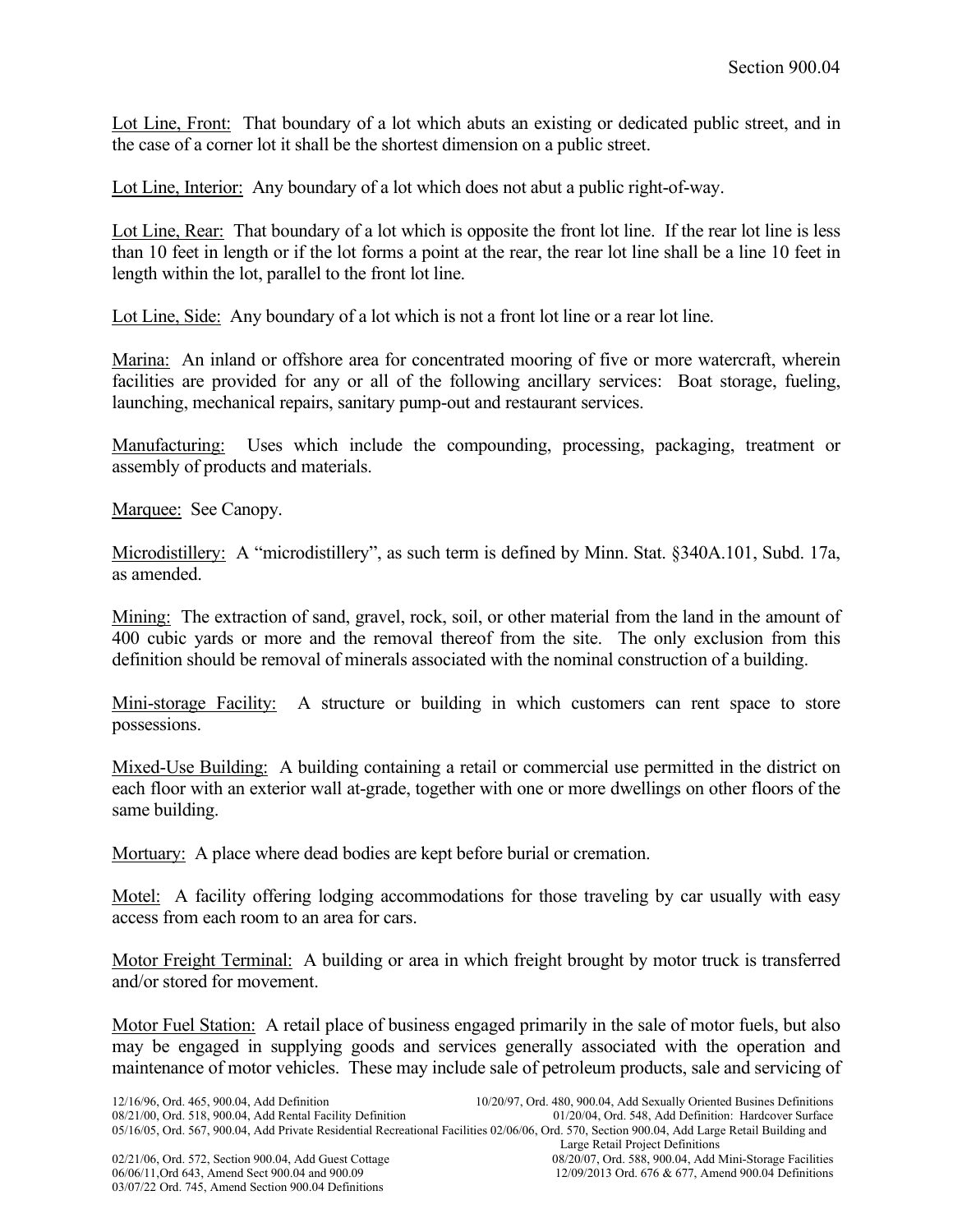tires, batteries, automotive accessories, and replacement items, washing and lubrication services, and the performance of minor automotive maintenance and repair.

Motor Fuel Station Convenience Store: A store operated in conjunction with a motor fuel station offering a limited selection of food and other products and staying open for longer hours at a convenient location.

Motor Vehicle: A self-propelled vehicle, excluding vehicles moved solely by human power.

Nameplate Sign: A sign which bears the name and address of the occupant of the building.

Non-Conforming Structure: A structure which does not meet the requirements of the zoning district in which it is located due to the enactment of this ordinance or any amendment thereto, but which was lawfully existing as of the date of its construction or placement.

Non-Conforming Use: A use which does not meet the requirements of the zoning district in which it is located due to the enactment of this ordinance, or any amendment thereto, but which was a lawful use as of the date it was first commenced.

Noxious Matter: Matter capable of causing injury to living organisms by chemical reaction or capable of causing detrimental effects on the physical or economic well-being of individuals.

Nude Model Studio: Any place where a person who appears semi-nude, in a state of nudity, or who displays "specified anatomical areas" and is provided to be observed, sketched, drawn, painted, sculptured, photographed, or similarly depicted by other persons who pay money or any form of consideration. Nude Model Studio shall not include a proprietary school licensed by the State of Minnesota or a college, junior college or university supported entirely or in part by public taxation; a private college or university which maintains and operates educational programs in which credits are transferable to a college, junior college, or university supported entirely or partly by taxation; or in a structure:

d. that has no sign visible from the exterior of the structure and no other advertising that indicates a nude or semi-nude person is available for viewing; and

e. where in order to participate in a class a student must enroll at least three days in advance of the class; and

f. where no more than one nude or semi-nude model is on the premises at any one time.

Nudity or a State of Nudity: The showing of the human male or female genitals, pubic area, vulva, anus, anal cleft or cleavage with less than a fully opaque covering, the showing of the female breast with less than a fully opaque covering of any part of the nipple, or the showing of the covered male genitals in a discernible turgid state.

Nursing Home: A building or group of buildings licensed by the State of Minnesota for the care of the aged or infirm, or a place of rest and care for those suffering physical or mental disorders.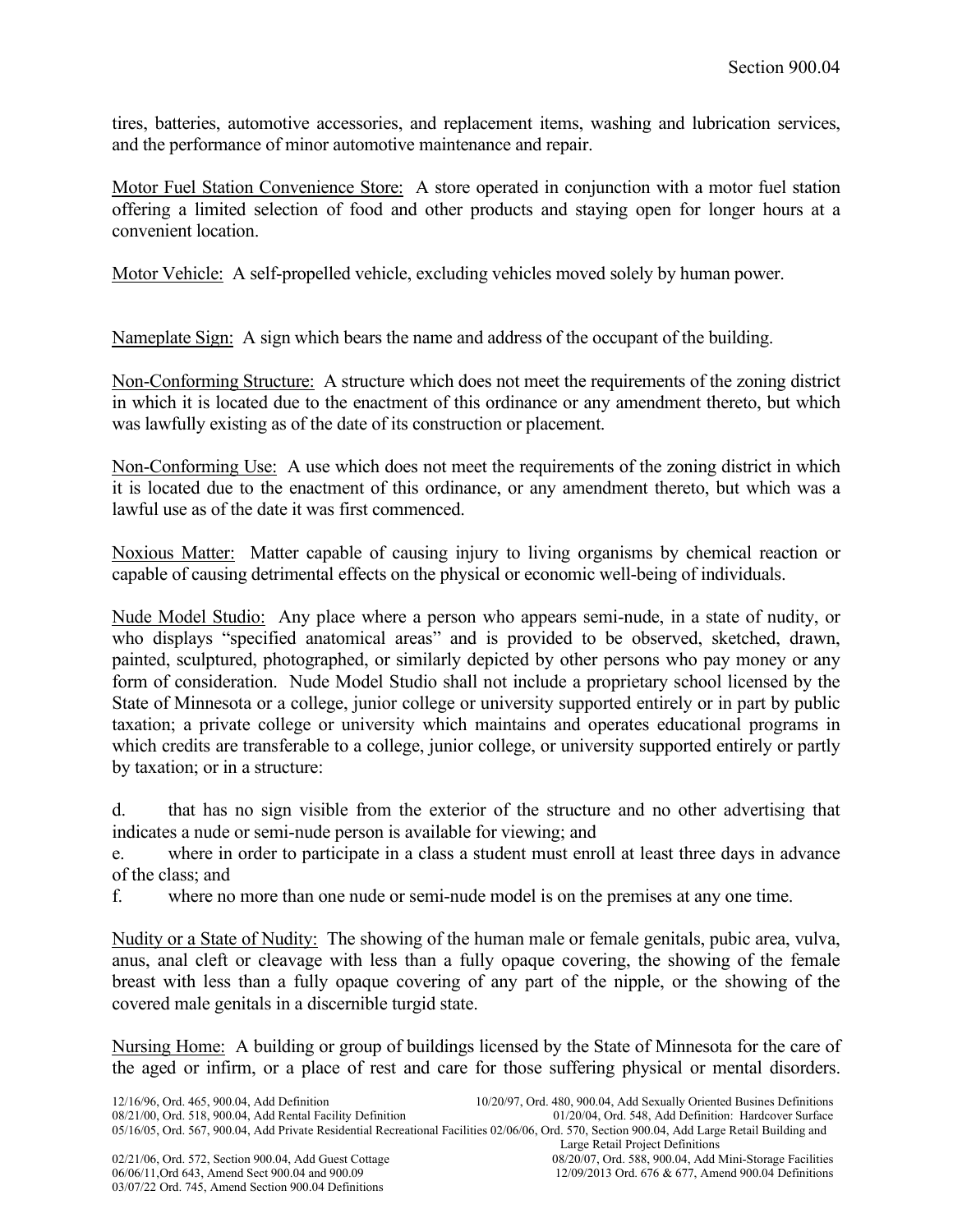Hospitals, clinics, maternity care homes and other buildings or parts of buildings containing surgical equipment are note included.

Off-Street Parking: A maintained area, other than on a public street or right-of-way, for the storage of an automobile.

Open Storage: Storage of materials outside of a building.

Owner: Any individual, firm, association, syndicate, partnership, corporation, trust or any other legal entity having proprietary interest in the land.

Party Wall: A common wall which divides two independent structures by a fire wall.

Pedestrian Way: The right-of-way across or within a block for use by pedestrian traffic.

Performance Standard: Standards that are established to assure that development will not be a detriment to the public health, safety, and general welfare of the municipality.

Person: An individual, to include both male and female and shall also extend and be applied to bodies political and corporate and to partnership and other incorporated associations.

Planned Unit Development (PUD): A self-contained development, often with a mixture of housing types and densities, in which the subdivision and zoning controls are applied to the project as a whole rather than to individual lots, as in most subdivisions. Therefore, densities are calculated for the entire development, usually permitting a trade-off between clustering of houses and provision of common open space.

Planning Agency: The planning Commission or Planning Department as created by the City of Waconia.

Principal Structure: A structure or building used for principal uses, all seasonal living areas, porches, decks, and breezeways attached to the structure or building.

Private Garage: See GARAGE.

Private Residential Recreational Facilities: Swimming pools, tennis courts, exercise/weight rooms, club houses and similar facilities owned, operated and maintained by a development or homeowner's association for the benefit of multiple residential users.

Publication: Notice placed in the official City newspaper stating time, location and date of meeting and description of the topic.

Public Garage: A building or portion of a building used for the storage of vehicles for remuneration.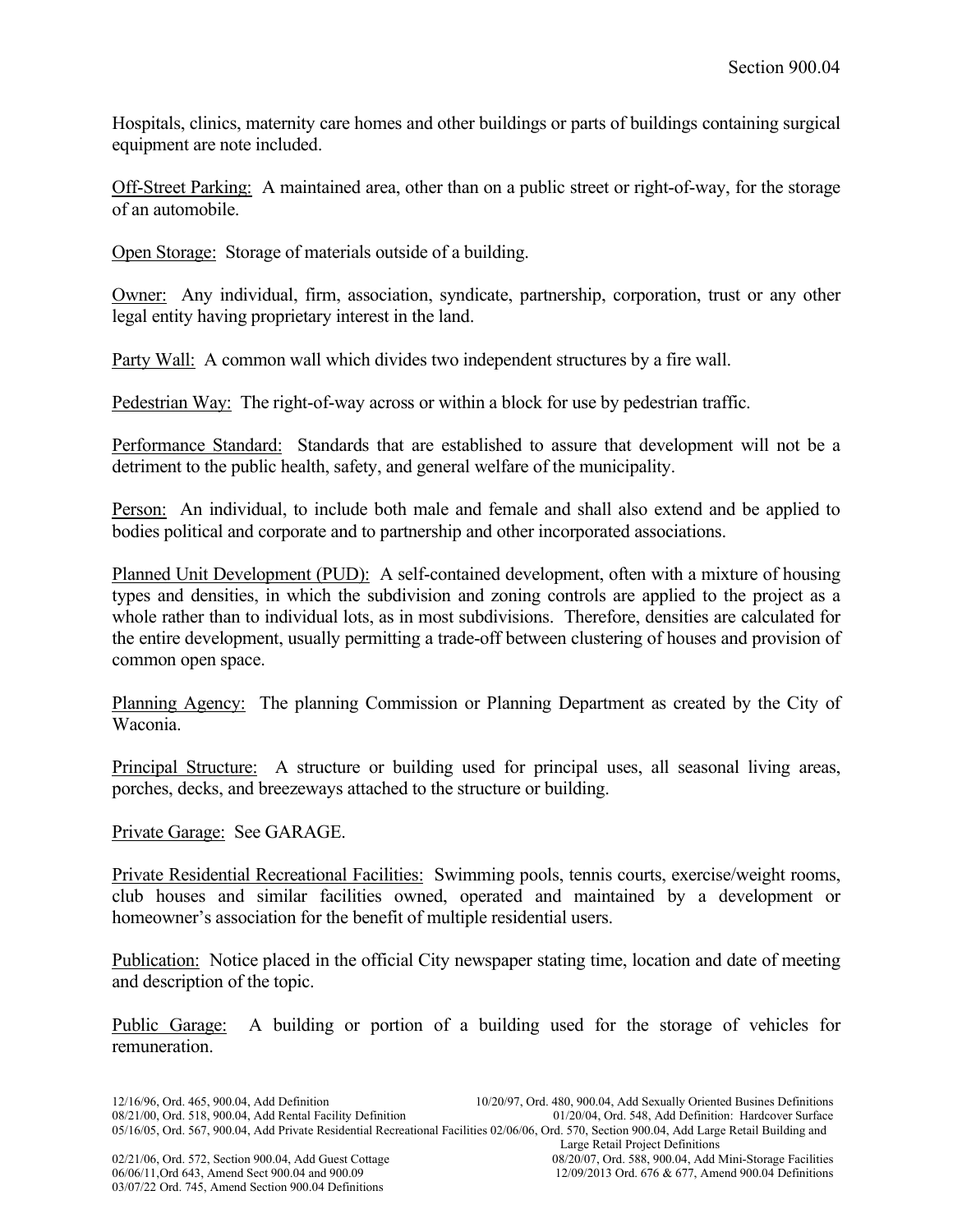Public Hearing: Whenever the term Public Hearing is used in this Ordinance, unless otherwise specifically redefined, it shall mean a public hearing pursuant to a notice published once in the official newspaper of the City and at least ten days before the sate of such hearing, which notice shall specify the general purpose, time and place of such hearing. Any such hearing after such publication may be continued, recessed, or adjourned from time to time without any further publication or notice thereof.

Public Service Installation: Public utility structures including, but not limited to, transformers, substations and lift stations, and public utility buildings.

Public Water: Means any waters of the State as defined in Minnesota Statutes 1980, Section 105.37, Subd. 14. However, no lake, pond or flowage of less than ten acres in size and no river or stream having a total drainage area less than two square miles shall be required for purposes of this Ordinance.

Refrigerator Truck: A truck designed or used to transport property at a specific temperature.

Rental Facility: A building specifically used to conduct a business of renting, to the public, general items including, but not limited to, hand power tools, automotive tools, lawn and garden items, tables and chairs, tents, moving supplies, floor care and plumbing tools, cement tools, home improvement tools, painting equipment, generators and other items used by contractors or homeowners.

Repair Garage: A building for the maintenance of vehicles but not including auto wrecking or junk yards.

Semi-Nude or in a Semi-Nude Condition: The showing of the female breast below a horizontal line across the top of the areola at its highest point or the showing of the male or female rear of the body which lies between two imaginary lines running parallel to the ground when a person is standing, the first or top of such line drawn at the top of the cleavage of the nates and second or bottom line drawn at the lowest visible point of the cleavage or the lowest point of the curvature of the fleshy protuberance, whichever is lower, and between two imaginary lines on each side of the body, which lines are perpendicular to the ground and to the horizontal lines described above, and which perpendicular lines are drawn through the point at which each nate meets the outer side of each leg. This definition shall include the entire lower portion of the human female breast, but shall not include any portion of the cleavage of the human female breast, exhibited by a dress, blouse, skirt, leotard, bathing suit, or other wearing apparel provided the areola is not exposed in whole or in part.

Semi-trailer: A vehicle of the trailer type so designed and used in conjunction with a truck-tractor that a considerable part of its own weight or that of its load rests upon and is carried by the trucktractor and includes a trailer drawn by a truck-tractor semi-trailer combination.

Service Road: A street which is adjacent to a thoroughfare and which provides access to abutting properties and protection from through traffic.

03/07/22 Ord. 745, Amend Section 900.04 Definitions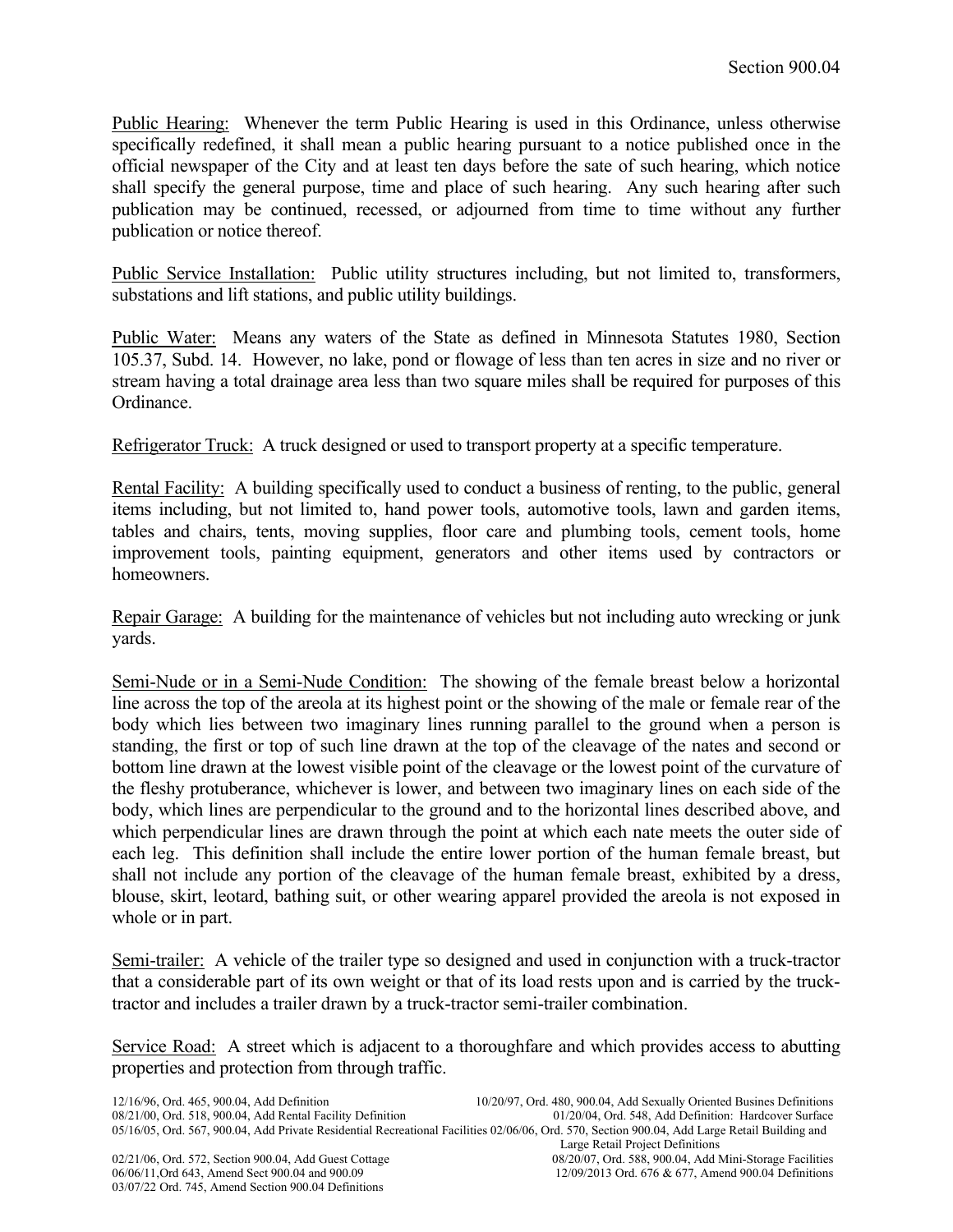Setback: The minimum horizontal distance between a structure and the nearest property line or right-of-way line; within shoreland districts it shall also mean the minimum horizontal distance between a structure and the normal highwater mark.

Setback, Front Yard: The shortest horizontal distance from the forward most point of a building or structure to the nearest point on the front lot line.

Setback, Interior Side Yard: The shortest horizontal distance from any part of a building or structure to the nearest point on an interior side lot line.

Setback, Rear Yard: The shortest horizontal distance from any part of a building or structure to the nearest point on a rear lot line.

Setback, Street Side Yard: The shortest horizontal distance from any part of a building or structure to the nearest point on a side lot line that adjoins a street.

Sexual Encounter Center: A business or commercial enterprise that, as one of its principal business purposes, offers for any form of consideration:

g. physical contact in the form of wrestling or tumbling between persons of the opposite sex; or

h. activities between male and female persons and/or persons of the same sex when one or more of the persons is in a state of nudity or semi-nude.

Sexually Oriented Business: An adult arcade, adult bookstore, adult novelty store, adult video store, adult cabaret, adult motel, adult motion picture theater, adult theater, escort agency, nude model studio, or sexual encounter center.

Shoreland: Land located within the following distances from public water; 1,000 feet from the normal highwater mark of a lake, pond, or flowage; and, 300 feet from a river or stream, or the landward extent of a floor plain designated by ordinance of such a river or stream, whichever is greater.

Small Brewery: A brewery operated by a brewer who holds an off-sale malt liquor license issued pursuant to Waconia City Code Section 580.06, Subd. 11.

## Specified Anatomical Areas means:

i. the human male genitals in a discernibly turgid state, even if completely and opaquely covered; or

j. less than completely and opaquely covered human genitals, pubic region, buttocks or a female breast below a point immediately above the top of the areola.

Specified Criminal Activity: Any of the following offenses: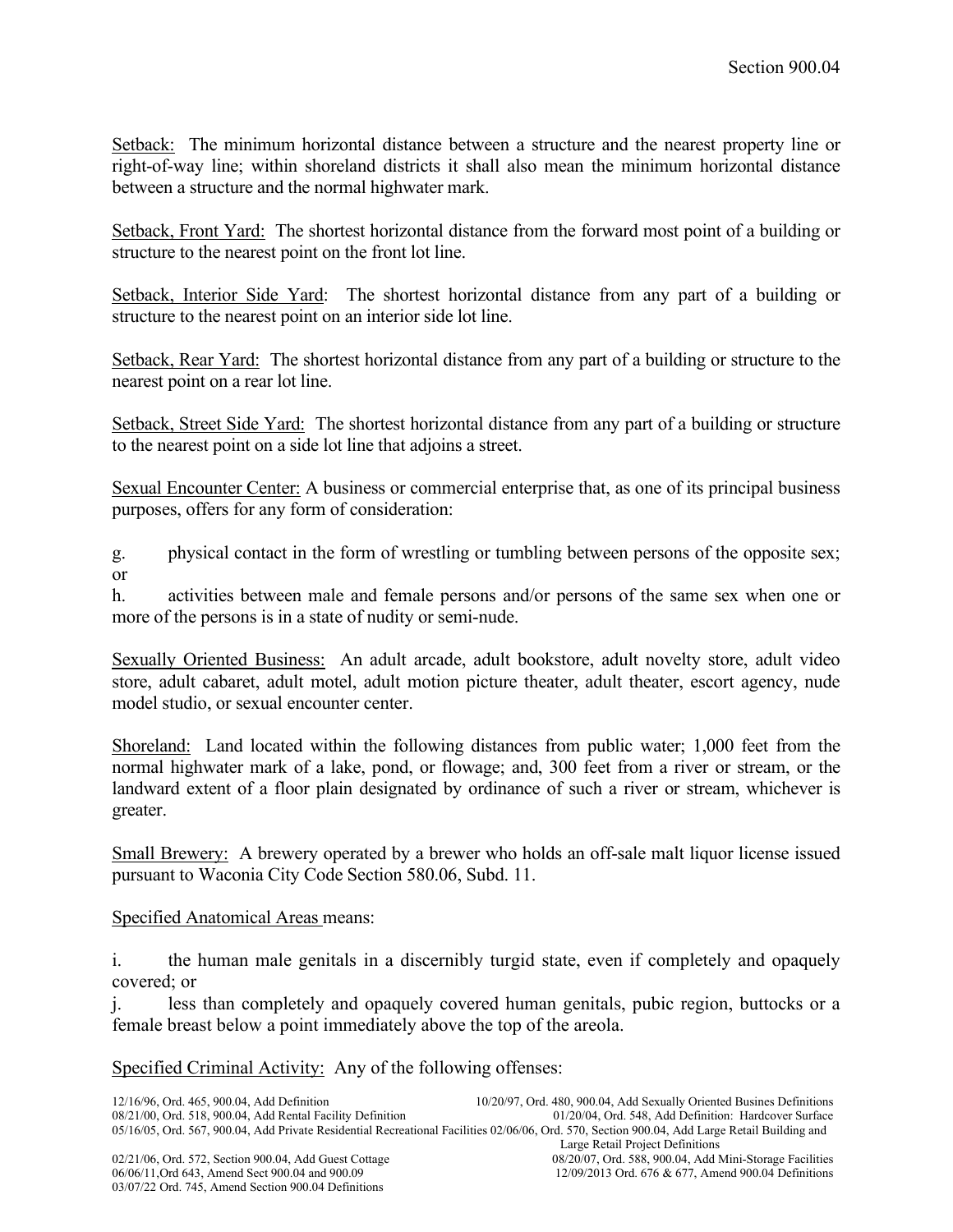k. prostitution or promotion of prostitution; dissemination of obscenity; sale, distribution or display of harmful material to a minor; sexual performance by a child; possession or distribution of child pornography; public lewdness; indecent exposure; indecency with a child; engaging in organized criminal activity; sexual assault; molestation of a child; gambling; or distribution of a controlled substance; or any similar offenses to those described above under the criminal or penal code of other states or countries; for which:

l. less than two years have elapsed since the date of conviction or the date of release from confinement imposed for the conviction, whichever is the later date, if the conviction is of a misdemeanor offense;

m. less than five years have elapsed since the date of conviction or the date of release from confinement for the conviction, whichever is the later date, if the conviction is of a felony offense; or

n. less than five years have elapsed since the date of the last conviction or the date of release from confinement for the last conviction, whichever is the later date, if the convictions are of two or more misdemeanor offenses or combination of misdemeanor offenses occurring within any 24 month period.

o. The fact that a conviction is being appealed shall have no effect on the disqualification of the applicant or a person residing with the applicant.

Specified Sexual Activities: Any of the following:

p. the fondling or other erotic touching of human genitals, pubic region, buttocks, anus or female breasts;

q. sex acts, normal or perverted, actual or simulated, including intercourse, oral copulation, masturbation, or sodomy; or

r. excretory functions as part of or in connection with any of the activities set forth in a. and b. above.

Street: A public or private thoroughfare used, or intended to be used, for passage or travel by motor vehicles.

Street Frontage: That portion of a parcel of land abutting one or more street. An interior lot has one street frontage and a corner lot has two such frontages.

Structure: Anything built or constructed, an edifice or building of any kind, or any piece of work composed of parts joined together in some definite manner, except parking lots and driveways.

Subdivision: The division of any parcel of land into two or more lots, blocks, and/or sites, with or without streets or highways and includes re-subdivision.

Substandard Use: Any use of lands existing prior to the date of enactment of this Ordinance which is permitted within the applicable zoning district but does not meet minimum lot area and length of frontage, structure setbacks, or other dimensional standards of the Ordinance.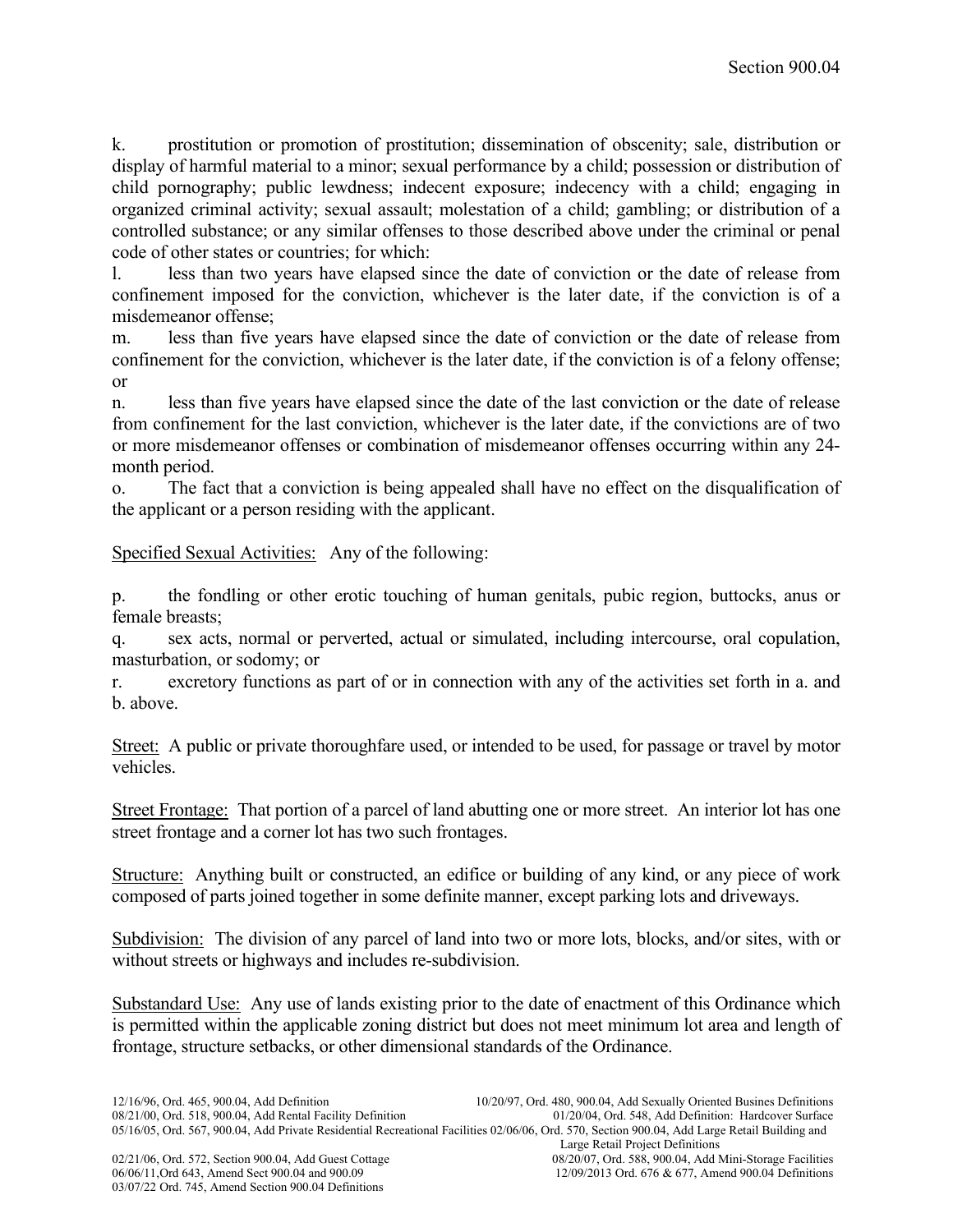Surveyor: A person duly registered as a land surveyor by the State of Minnesota.

Taproom: A space within, or in a structure adjacent to, a small brewery where malt liquor manufactured by a small brewer holding a license pursuant to Waconia City Code Section 580.06, Subd. 12, is sold.

Tower: Any pole, spire or structure, or any combination thereof, to which an antenna is attached, or which is designed for an antenna to be attached, and all supporting lines, cables, wires and braces.

Truck: A motor vehicle designed, used or maintained primarily for the transportation of property.

Truck Stop: A motor fuel station devoted principally to the needs of trucks and which shall include eating facilities.

Truck-tractor: A motor vehicle designed and used primarily for drawing other vehicles and not constructed to carry a load other than a part of the weight of the vehicle and load drawn.

Use: The purpose or activity for which the land or structure thereon is designated, arranged, or intended, or for which it is occupied, utilized or maintained.

Use, Permitted: A use which conforms with the requirements of the Zoning District within which it is located.

Use, Principal: The primary use of land or structures as distinguished from accessory uses.

Utility Building: An accessory building which is not usable for the storage of vehicles; is one-story in nature; is used or intended for the storage of hobby tools, garden equipment, etc.; is detached from the principal structure; and which is naturally and normally incidental to, subordinate to, and auxiliary to the principal dwelling structure.

Variance: Any modification or variation of official controls where it is determined that because of hardship, strict enforcement of official control is impractical.

Vehicle: A device in, upon, or by which any person or property is or may be transported or drawn upon a highway, excepting devices used exclusively upon stationary rails or tracks.

Warehousing: The storage of materials or equipment within an enclosed building.

Wholesaling: The selling of goods, equipment and materials by bulk to another business that in turn sells to the final customer.

Yard: A required open space on a lot, which is unoccupied and unobstructed by any structure from its lowest ground level to the sky except as expressly permitted in this Ordinance.